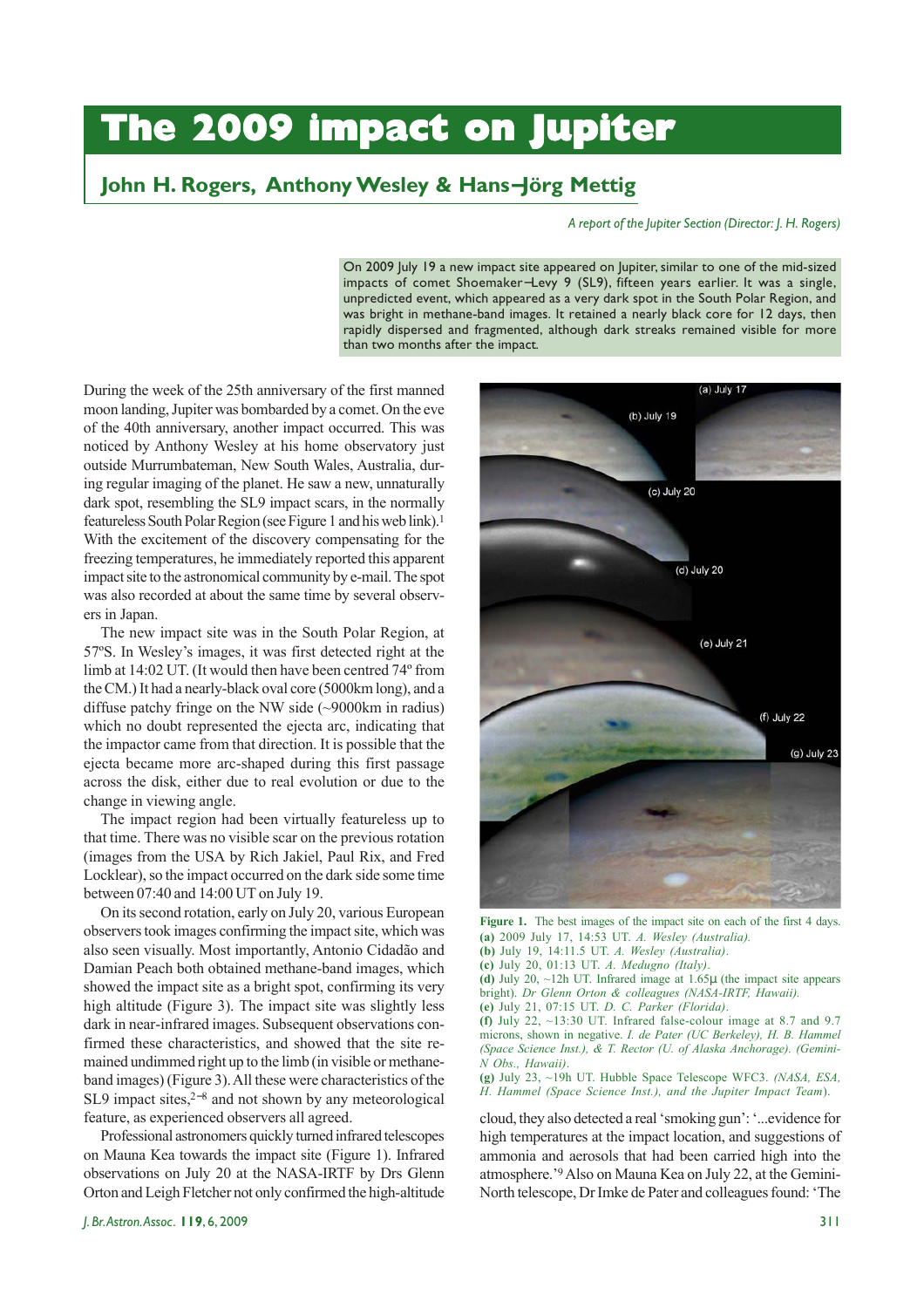#### **Table 1. Observers**

#### *Imaging observers:*

*Australia:* Trevor Barry, Stefan Buda, Paul Haese, John Kazanas, Darryl Pfitzner Milika, David Pretorius, Zac Pujic, Mike Salway, Matt Watson, Anthony Wesley. *Brazil:* Fabio Carvalho. *China:* Daniel Chang. *France:* Marc Delcroix, Michel Jacquesson, Christophe Pellier, Jean−Jacques Poupeau, Jean−Pierre Prost. *Germany:* Bernd Gährken, Torsten Hansen. *Iran:* Sadegh Ghomizadeh. *Ireland:* Carl O'Beirnes. *Italy:* Cristian Fattinnanzi, Paolo Lazzarotti, Raffaello Lena, Antonello Medugno, Tiziano Olivetti, Sergio Saltamonti, Andrea Tasselli. *Japan:* T. Mishina, S. Yoneyama, and others via the ALPO-Japan. *Namibia:* Jean Dijon. *The Netherlands:* Richard Bosman, Ralf Vandebergh. *New Zealand:* Maurice Collins. *The Philippines*: Tomio Akutsu, Chris Go. *Portugal:* Paulo Casquinha, Antonio Cidadao. *Puerto Rico:* Efrain Morales Rivera. *Spain:* Jaume Castella, Alan Fitzsimmons, Francisco San Emeterio, Jesus R. Sanchez, Jose A. Soldevilla. *USA:* Brian Combs, Ed Grafton, Richard Jakiel, David Kolb, Daniel Llewellyn, Paul Maxson, Larry Owens, Donald Parker, Jim Phillips, Michael Phillips, Theo Ramakers, Paul Rix, Sean Walker, Joel Warren, and others via ALPO. *UK:* David Arditti, Pete Lawrence, Bill Leatherbarrow, Damian Peach, Ian Sharp, Dave Tyler.

#### *Visual observers in the UK:*

Paul Abel, David Arditti, Peter Grego, Lee Macdonald, Andrew Robertson, John Rogers, Steve Ringwood, Dave Storey.

*(Details of observers' locations and equipment will be given in the Jupiter Section's final report for 2009, to be posted on-line.)*

impact site is clearly much warmer than its surroundings.'10 The heating and the ammonia in the upper atmosphere could only have come from an explosion due to impact.

The Hubble Space Telescope was also quickly recruited, and produced superb images using the newly installed Wide Field Camera 3, whose calibration was interrupted to take these images.

Visual observers saw the impact site as a very dark spot which reminded them of the mid-sized SL9 impact sites. It was independently noticed by visual observers in the UK on its second rotation early on July 20, including David Arditti, Dave Storey, and Andrew Robertson ('not quite as

 $(a)$  July  $27$  $(b)$  Aug. $3$  $(c)$  Aug.7  $(d)$  Aug. 17

Figure 2. Some of the best images showing the later evolution of the impact site (arrowed). White line indicates the SPRn edge which lies along the prograding jet at ~52.5°S. **(a)** July 27, 03:15 UT. *Paulo Casquinha (Portugal),* 356mm Celestron-14. Compare impact site with shadow of Io. **(b)** Aug 3, 12:36 UT. *Anthony Wesley (Australia),* 370mm Newtonian.

**(c)** Aug 7, 15:15 UT. *Darryl Pfitzner Milika (Australia)*, 280mm C11. **(d)** Aug 17, 13:53 UT. *Trevor Barry (Australia).*

dark as Io's shadow; it did also appear elongated'). On July 22/23 it was observed visually by John Rogers, Paul Abel, and Steve Ringwood (133mm refractor: 'much darker than any other feature on the disk, although not as dark as a moon shadow'). On July 24/25 it was drawn by three observers,11 and visual observers continued to follow it until August 8 (Peter Grego).

The impact soon became known as the 'Bird Strike', since Wesley's nickname is Bird. After a week, it had shown only modest changes, but was visually even more impressive than on its first rotation. The core remained nearly black, and became more elongated. The ejecta arc quickly became blurred, appearing as a smaller but darker fan or patch following the core. But from July 29 onwards, the site started to spread out quite rapidly (Figures 3 and 4). (More extensive compilations of images are on the Jupiter Section website.12)

Because this event occurred in a region undisturbed by weather systems or by other impacts, it provided an excellent probe of the atmospheric currents. At the impact latitude of 57ºS, spacecraft data show that the cloud-top mean wind speed is weakly retrograde: it lies mid-way between prograding jets at 53ºS and 61ºS. As with the SL9 events, the scar was expected to have two components:

1) The nearly-black core, where the impactor exploded below the cloud-tops; black smoke convects upwards from below the clouds, as well as lying in the stratosphere.

2) A more extensive layer of smoke in the stratosphere, initially deposited from the ejecta 'splash-back'.

The drift and latitude measurements are displayed in Table 2 and Figure 5; Figure 5c compares them with the mean eastwest wind speeds measured by the *Cassini* spacecraft.13 The core of the site remained almost stationary (initial  $L2=216$ ; 57ºS; July 19−27), though elongating gradually to E and W. This early nearly-black spot may have been larger than the true core beneath, which became apparent from July 29 on-

> wards with retrograding motion. The motion of the true core is probably best represented by the retrograding motion of the following (W) end of the site (DL2= +7º/month; 56.5ºS; July 20− Aug.12). This is not quite as rapidly retrograding as the local wind speed (+12º/ month), suggesting that the impact core may be in a more sluggish current below the cloud-tops. It is very similar to the mean speed for the cores of the SL9 sites (−2º/month), although the latter were situated at a different latitude.<sup>3</sup>

> A small dark streak detached from the NW end and prograded rapidly eastward (July 29 to Aug 9). At 54ºS, it was close to the prograding jet-stream at 52.5ºS, and was probably a cloud of smoke from the core which was caught in this current. On Aug 1−3 it apparently curled southwards again so that the impact cloud encircled a light oval, although this was not a persistent feature. Meanwhile the S edge of the site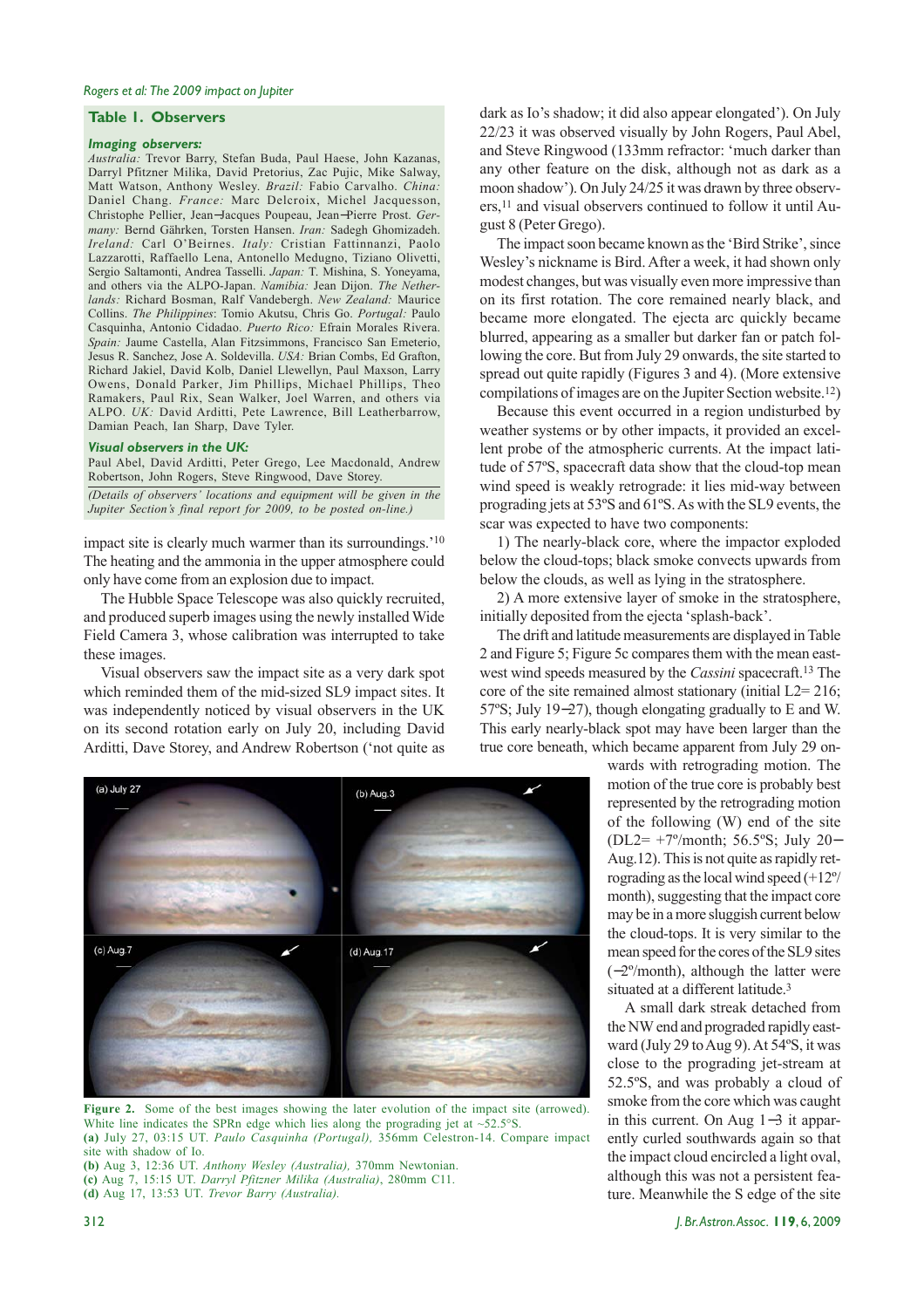*Rogers et al: The 2009 impact on Jupiter*



**Figure 3.** Set of methane-band and near-limb images, showing that the impact debris was at very high altitude. The bright cloud in methane-band images was co-extensive with the dark cloud in visible light. These images were taken with filters centred at 889nm, width 18nm (except Gährken, 12nm). Several images are included

elongated rapidly eastwards (−22º/mth, July 20 to Aug 13, 58.5ºS). The mean speed at this latitude is close to zero, so the prograding drift may be special to the stratosphere, as was the case with the extended dark clouds around the SL9 impact sites (mean speed −18º/mth).3

The impact site was still nearly black up to August 1, but observers noted it was fainter on August 2 as it stretched

out. From Aug 5−11 the site was an oblique dark streak, breaking up into three parts including the core at the NW end which remained the darkest. All the parts except the core had similar prograding drift (Figure 5). By Aug 11−12, it covered >30° longitude, and was still detectable right up to the E or W limb, showing that it was still in the stratosphere. On Aug 12, it was fragmenting much more, forming seven or eight small clouds which rapidly dispersed. By Aug 17 these were dispersed from  $L2\sim$ 183−230. However they remained confined between latitudes 53−59ºS throughout. By then, they were no darker than many spots elsewhere on the planet, but they were still detectable right up to the limb in both visible and methane images on Aug 24. Two of the darkest fragments persisted in late August, distorted into oblique streaks, indicating that their Np. ends were again being accelerated by the prograding jet at 52.5°S. Meanwhile the albedo boundary that marks this jet developed notable waves preceding the impact site, from about Aug 7 onwards (Figure 2: jet marked by white lines); such waves had been weaker or absent before the impact.

The development of the scar is best displayed in polar projection images (Figure 4). Theo Ramakers (ALPO) has put these into an animation showing vividly the progression of the scar.14 Another dramatic rendition of the event was posted on *YouTube*.15

Overall, the appearance and behaviour of this impact site were very similar to those of the medium-sized SL9 fragments (E, H or Q1), which became larger over the first few days and remained to show the impact cloud very near the limb, both in methane-band and visible light: in these images the elongation was 68° on July 19 (it was actually detected at 14:02, elongation 74°); 74° on Aug 3, and 51−57° on other dates. The last two images also show the occultation of the star 45 Cap.

visible for several weeks. It particularly resembled E in both initial appearance<sup>6</sup> and timecourse of dispersal.<sup>3</sup> The ejecta arc of this impact was rather small and faint relative to its dark core, but that was also the case for both the smaller and the later SL9 impacts, so it may be a sensitive function of the depth of the terminal explosion and/or the angle of impact. Slight differences could also give clues to the density and the



**Figure 4.** Polar projection maps, made by H−JM and the *JUPOS* team, from images by A. Wesley, D. C. Parker, F. Carvalho, T. Akutsu and B. Combs. These are mapped onto a stereographic polar projection using *WinJUPOS*. Longitudes in System 2. Note that bright strips flanking the dark impact site (especially on the southern side), on the images and on these maps, are probably artefacts caused by image processing. Also see an animated version of the whole series.<sup>14</sup>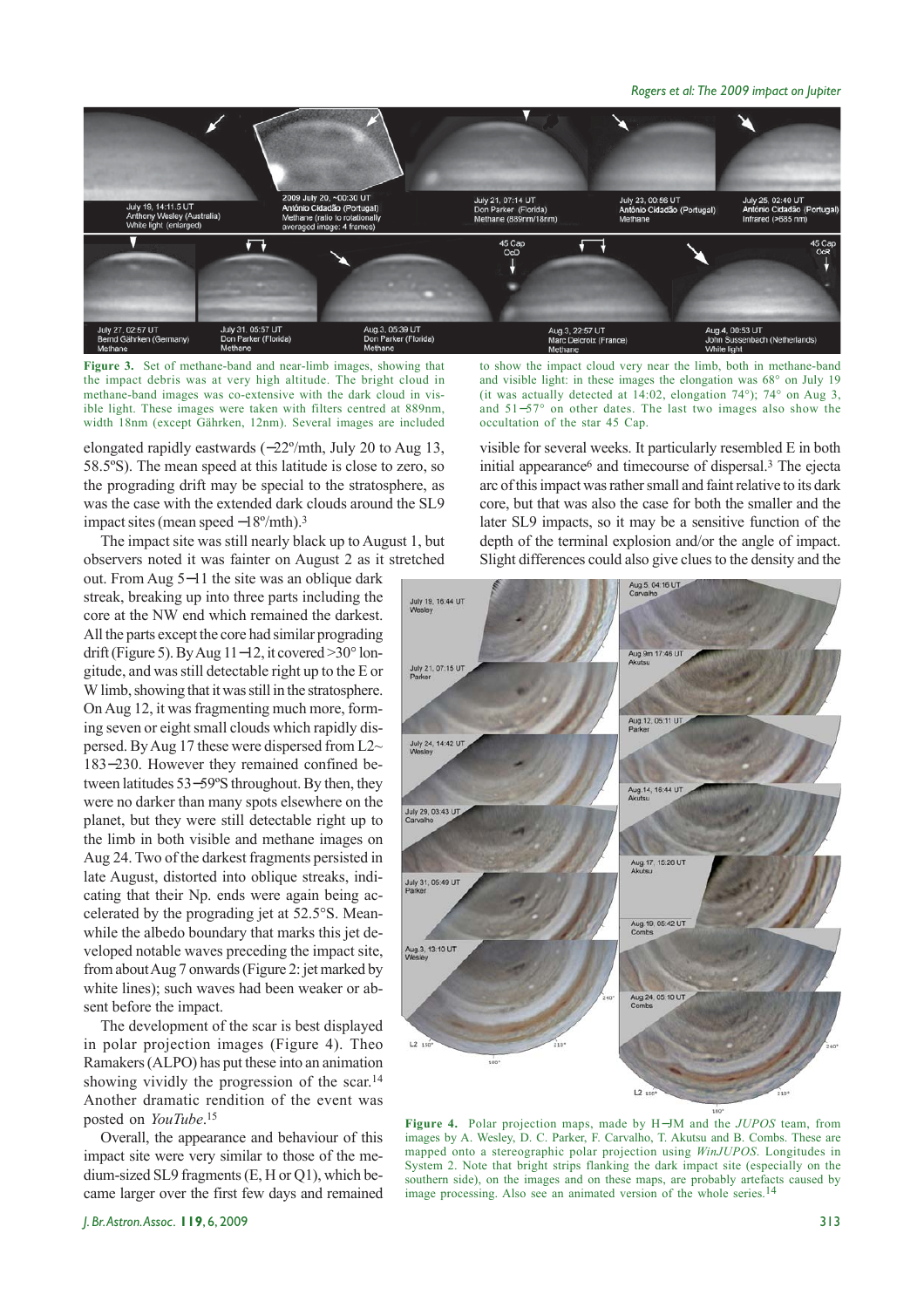#### *Rogers et al: The 2009 impact on Jupiter*

speed of the impactor, which could both be higher for a single extraneous object than for the SL9 fragments which had reassembled in orbit around Jupiter.

One clear difference was in the angle of approach: the SL9 fragments came from the SE, this one from the NW. This clarifies our observations of the rapid dispersal of the debris clouds to the E: as the drift rates were similar for both SL9 and this impact, these drifts probably relate to material drifting out from the dark core, not the ejecta arc, which on this occasion was a short-lived feature to the NW. The present impact however has not dispersed in latitude as much as some SL9 sites. Cloud streams from the large SL9 impacts, although initially at lower latitude, reached 66ºS – probably derived from the large stratospheric ejecta arcs, which were much more extensive in those cases.3,16

What of the impactor itself? It is most likely to have been a comet nucleus (which would probably be inactive at that distance from the Sun), or it could have been a stray asteroid. If it was similar in size to a mid-sized SL9 fragment, it would only have been ~200− 400m across.4 Therefore it is not surprising that it was not detected before the impact: this would hardly be possible for

17.5 July Pend  $\blacktriangleright$  f end Fend  $\blacksquare$  core  $\overline{C}$  $21F$  $\blacksquare$  centre  $\times$  N.spo  $p$ . end 25.5  $29.5$ 2.5 Aug (C) Drift rates by latitude 6.5  $l$  at  $-60$ 10.5  $-56$  $14.5$  $-52$ 18.5  $-160$  $-120$  $-80$  $-40$  $\dot{0}$  $+40$  $190$ 200 210 220 | 2 230 DL2 (deg/month)

**Figure 5.** Expansion of the impact scar, from *JUPOS* measurements of longitude (System 2) and latitude (zenographic): data summarised in Table 2.

**(A)** Expansion of the impact scar in longitude.

**(B)** Components marked on an image of the impact site (July 31, 05:49 UT, D. C. Parker).

**(C)** Drift rate vs. latitude for the different components, compared with the mean zonal wind speeds from Cassini spacecraft images.<sup>13</sup>

| Table 2. Latitudes and drift rates for components of the impact scar |  |  |
|----------------------------------------------------------------------|--|--|
|----------------------------------------------------------------------|--|--|

| Component      | Dates             | Lat.    | <i>SD</i> | DL <sub>2</sub><br>$\binom{\circ}{m}$ th) | $\mu$<br>(m/s) | $\overline{N}$ | DL <sub>2</sub><br>(Cassini) |
|----------------|-------------------|---------|-----------|-------------------------------------------|----------------|----------------|------------------------------|
| Centre         | July 19-27        | $-57.3$ | 0.29      | $-4$                                      | $-1.1$         | 30             | 10                           |
| F. end         | July 21-Aug 12    | $-56.5$ | 0.45      |                                           | $-4.2$         | 48             | 13                           |
| Core           | July 29-Aug 17    | $-56.7$ | 0.51      | 6                                         | $-3.9$         | 23             | 13                           |
| C. of p. patch | Aug $1-10$        | $-58.4$ | 0.16      | $-22$                                     | 3.7            | 11             | $-1$                         |
| P.end          | July 20-27        | $-57.9$ | 0.71      | $-22$                                     | 3.8            | 22             | $\overline{7}$               |
| P.end          | July $29 - Aug$ 1 | $-58.5$ | 0.65      | $-22$                                     | 3.7            | 1.5            | $-1$                         |
| P.end          | Aug $3-13$        | $-58.4$ | 0.49      | $-22$                                     | 37             | 1 <sub>5</sub> | $-1$                         |
| N. spot        | July $29 - Aug 9$ | $-54.2$ | 0.43      | $-48$                                     | 11.7           | 13             | $-29$                        |

Derived from data in Figure 5. Columns are: Component of impact scar; Dates measured; Latitude (zenographic); standard deviation for latitude; drift rate in System 2 (DL2, degrees per 30 days); equivalent speed in System 3 (m/s); number of observations used; mean zonal wind speed (DL2, degrees per 30 days) at the same latitude as measured from *Cassini* images.13

such a small object, as even the smallest known satellites of Jupiter are 1−2km in diameter. SL9 was only detected because it had been disrupted while orbiting Jupiter, vastly increasing its brightness.

Nothing on the scale of the larger SL9 impacts had been seen in the previous 300 years,<sup>3</sup> and this is consistent with estimated frequencies of comets of this size. Therefore it might seem surprising that the present impact occurred only 15 years later. But impacts like this are smaller and likely to be more frequent. Although there are no definite records of such an impact before 1994, they could have been missed during times of poor coverage, or mistaken for normal weather systems if they occurred at lower latitudes. They are much more likely to be detected now that there is very frequent and high resolution coverage of the planet.

**Address (JHR):** 'Capella', Mill Hill, Weston Colville, Cambs. CB21 5NY [jhr11@cam.ac.uk]

#### *Note added in proof*

Although the impact site was inconspicous after August, it was still detectable as an ill-defined dark streak in the original latitude, especially when near the limb, at least up to Sept 28. In October, while a faint diffuse trace may still be suspected in a few images, it cannot be clearly distinguished from a normal appearance. – *JHR, 2009 Nov 4*

### **References**

- 1 Wesley A., **http://jupiter.samba.org/jupiter-impact.html**
- 2 Rogers J. H., 'The comet collision with Jupiter: I. What happened in the impacts', *J. Brit. Astron. Assoc.,* **106**(2), 69−81 (1996)
- 3 Rogers J. H., 'The comet collision with Jupiter: II. The visible scars', *ibid.*, **106**(3), 125−150 (1996)
- 4 Rogers J. H., Miyazaki I. & Limaye S. S., 'The comet collision with Jupiter: III. The largest impact complex at high resolution', *ibid.*, **106**(3), 151−154 (1996)
- 5 Rogers J., Foulkes M. & McKim R., 'The Great Comet Crash:

## (A) Expansion of the impact scar in longitude

#### (B) Components of the scar